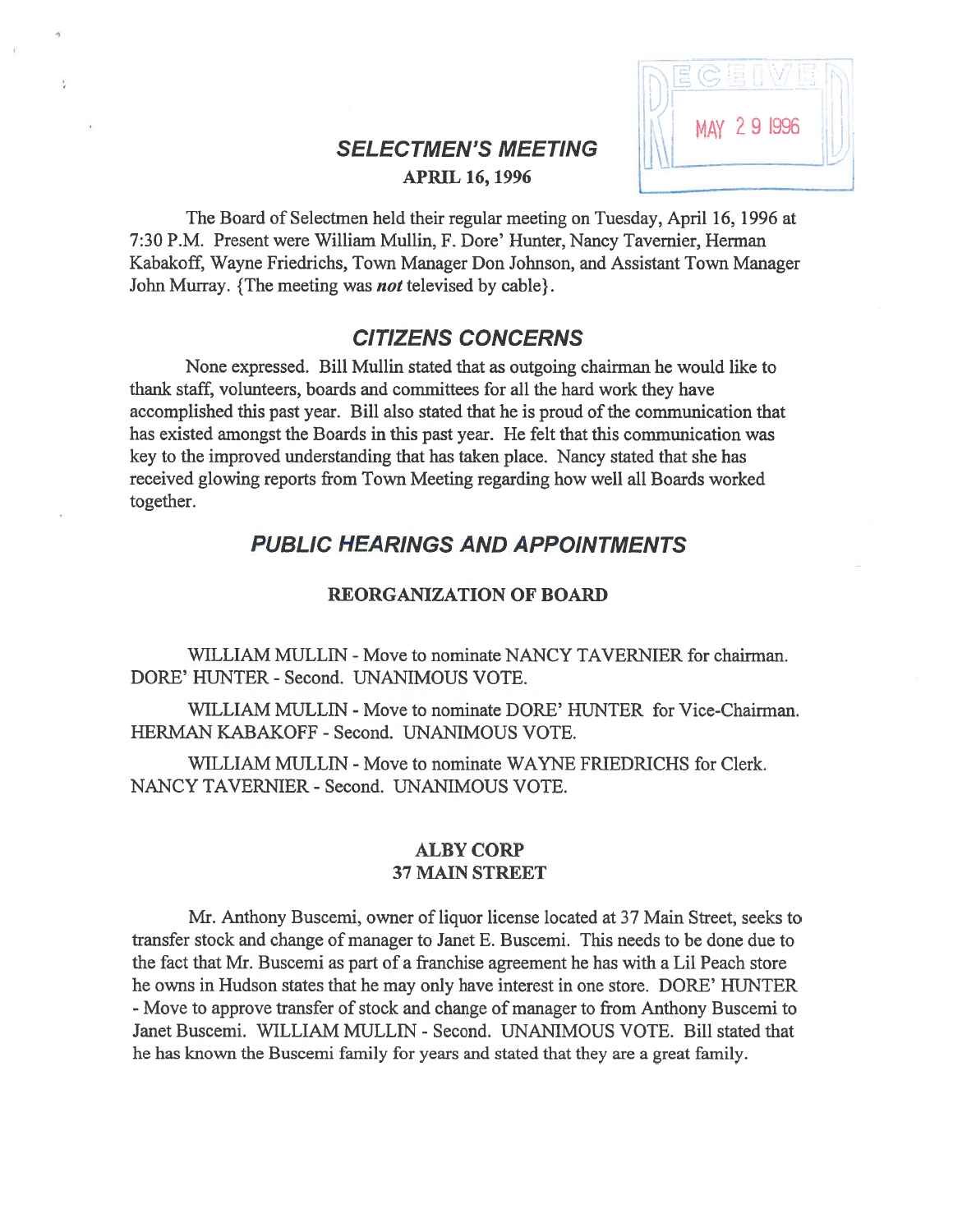# SELECTMEN'S BUSINESS

## BOARD OF SELECTMEN MEETING SCHEDULE FOR YEAR

The Board discussed the proposed meeting schedule for the upcoming year. The approved dates are as follows: April 30, May 14 & 28, June 25, July 16, August 20, September 10 & 24, October \$ & 22, November 5 (8:00 PM) & 19, December 3 & 17, Jan 7, 1 1(Sat. Budget) & 21, and 28th if needed, February 4 & 18, March 4 & 1\$, and April 4 &22 (Town meeting April 7-10).

## POST TOWN MEETING AGENDA ITEMS

The Board discussed the items that had previously been pu<sup>t</sup> on hold until after town meeting. The Board stated that Chapter 0 needs to be revisited, Charter Review, NESWC Fund Balance, Acton Leadership Group (future plans and schedule), Historic District Commission (review of bylaw), Warrant distribution schedule, Town Board oversight meetings, Joint Board meeting 2001, Possible Orientations, tour of Minuteman facility, and Haartz tour. The Board asked staff to write <sup>a</sup> memo to other Board's and committees to see ifthey would be interested in town property open houses. Nancy distributed <sup>a</sup> copy of <sup>a</sup> warrant and told everyone to mark it up with their suggestions and submit it back to her.

#### MAY 7TH OVERRIDE ELECTION

WILLIAM MULLIN - Move to write letter to the editor supporting the ballot override questions. DORE' HUNTER - Second. UNANIMOUS VOTE. The Board briefly discussed what the letter should contain. Nancy asked for input to letter, she will write <sup>a</sup> draft and circulate it to Board for approval.

## BAY CURCUIT TRAIL

The Board questioned the letter from the Conservation Commission regarding the Bay Circuit Trail membership. The Board was not aware that we had become <sup>a</sup> member. The Board asked that Dean Charter and Tom Tidman be invited to <sup>a</sup> future meeting to make <sup>a</sup> presentation regarding the Bay Circuit Alliance.

## CONSENT A GENDA

WILLIAM MULLIN - Move to approve consent calendar as printed. F. DORE' HUNTER - Second. UNANIMOUS VOTE.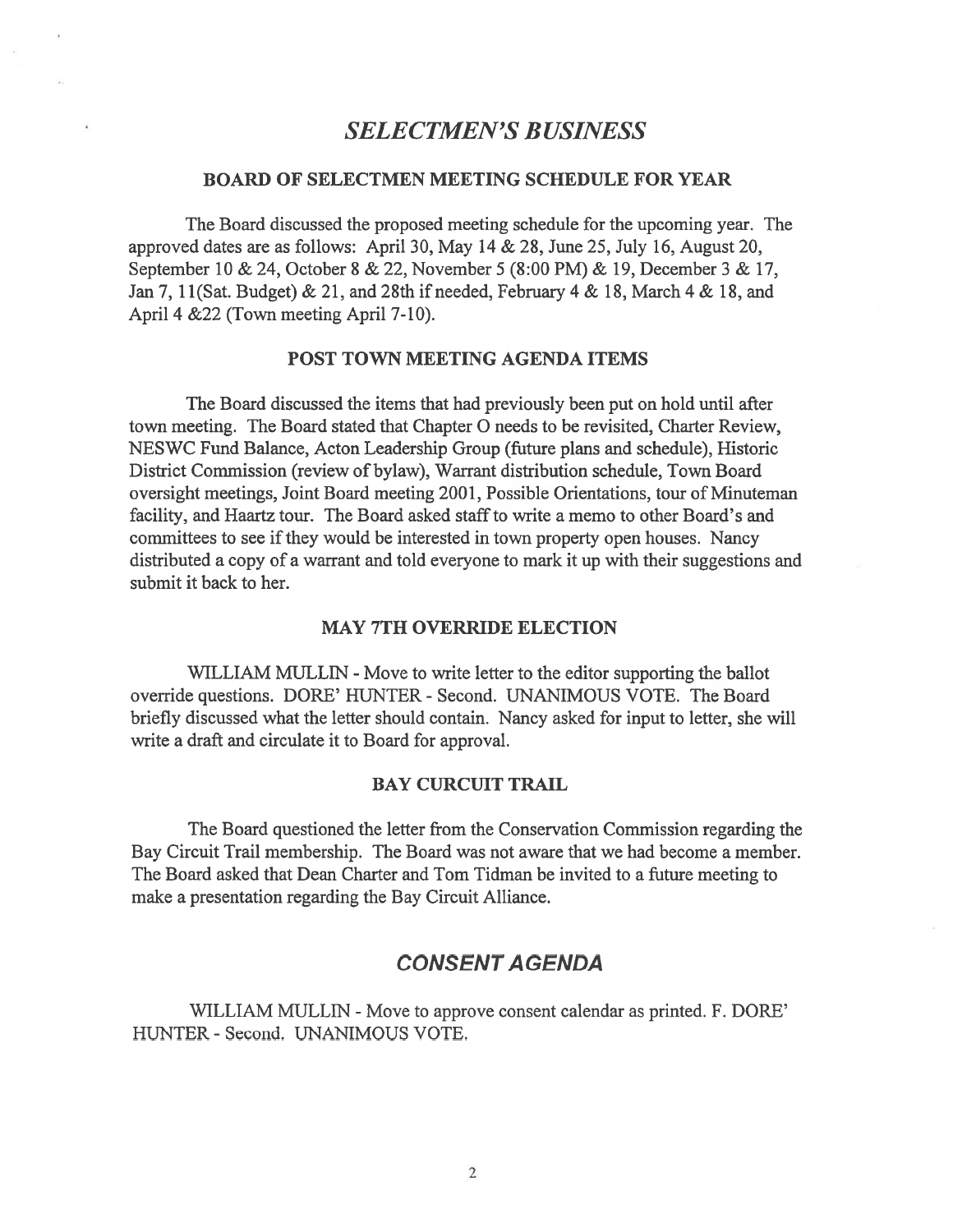# TOWN MANAGERS REPORT

#### MOBIL OIL SITE PLAN REVISION

Mobil Oil, <sup>44</sup> Great Road, seeks an amendment to the existing site <sup>p</sup>lan decision regarding the <sup>p</sup>lacement of sidewalks. The Building Department has stated that this amendment would also require the installation of sidewalks and will then be <sup>p</sup>laced on the consent calendar for Board approva<sup>l</sup> at <sup>a</sup> future meeting. Dore' abstained from discussion due to <sup>a</sup> conflict of interest as he represents Mobil on occasion. Wayne questioned why the Town wants sidewalks to nowhere. Dore' stated that we need to start somewhere and eventually these sidewalks will connect and make Great Road more pedestrian friendly. Don Johnson stated that the Town should use this as an opportunity to install sidewalks along Great Road. WILLIAM MULLIN - Move to direct staff to have Mobil Oil, 44 Great Road, install sidewalks. WAYNE FRIEDRICHS - Second. UNANIMOUS VOTE WITH DORE' HUNTER ABSTANING.

#### SCHOOL STREET PARKING

In response to a discussion with Reverend Ross Lilly of the South Acton Congregational Church, the Engineering Department has made some suggested changes to parking on School Street in front of the Church. These changes are as follows: 1. Parking on the Southerly side of School Street is currently prohibited from <sup>a</sup> point <sup>300</sup> feet east of Main Street to the intersection of River Street. This includes the area in front of the church which is currently used for parking by the church. The amendment to the Traffic Rules and Orders would be to allow unrestricted parking for 5 newly proposed marked spaces between the church driveway and River Street, and to limit parking on the remaining section to evenings after <sup>6</sup> PM and Sundays and Holidays.

2. In addition <sup>a</sup> sign prohibiting parking from <sup>300</sup> feet east of Main Street to the South Acton fire Station is proposed.

Bill suggested that abutters be notified of these changes and schedule a public hearing for approximately May 28th.

Wayne questioned why the street sweeper was only sweeping <sup>a</sup> few inches and not the entire amount of sand on the roads. Don stated that he would ask staff.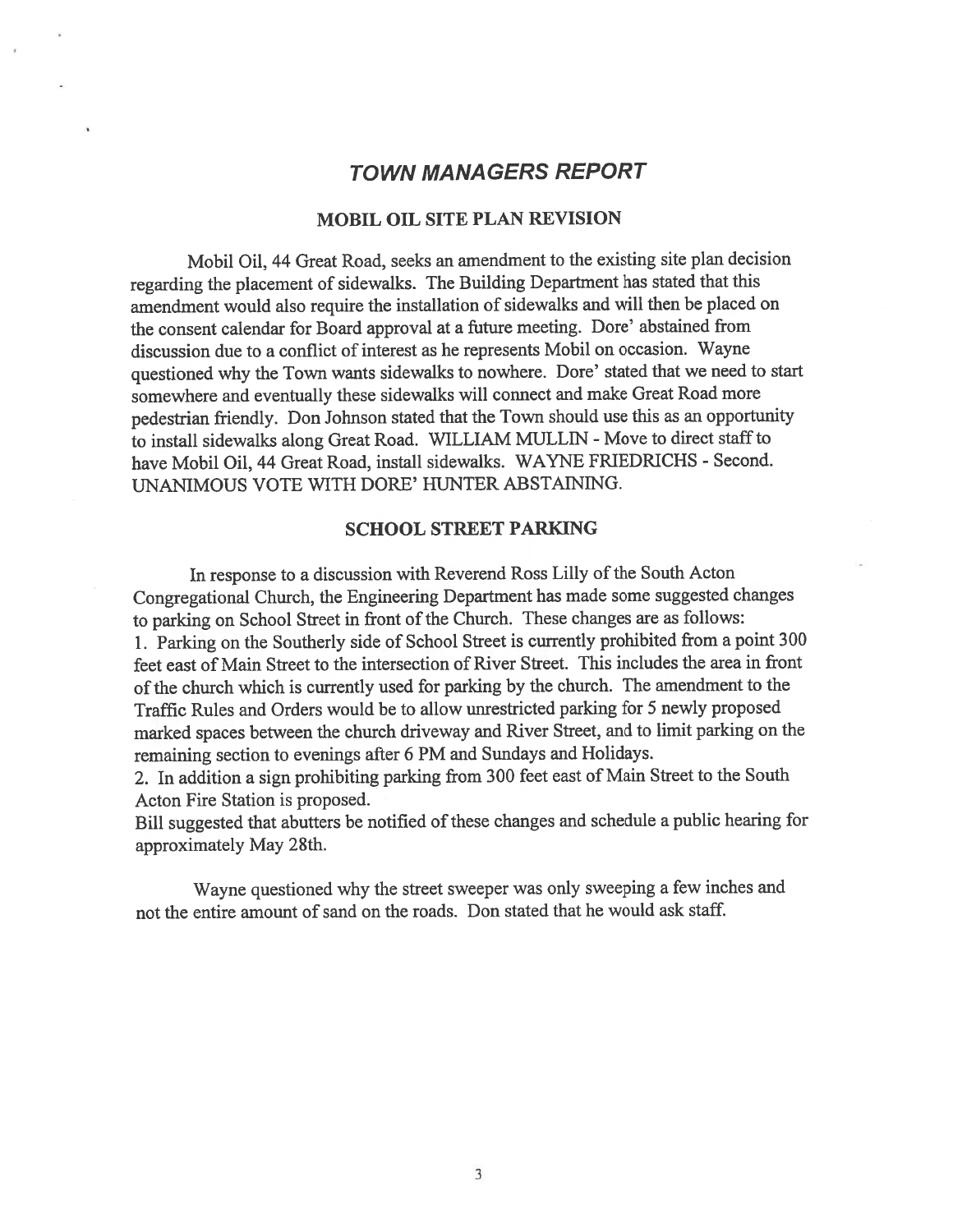The Board adjourned at 8:50 PM.

Date

Sheryl Ball <sup>1</sup><br>Recording Secretary Min 4\_16.Doc

¥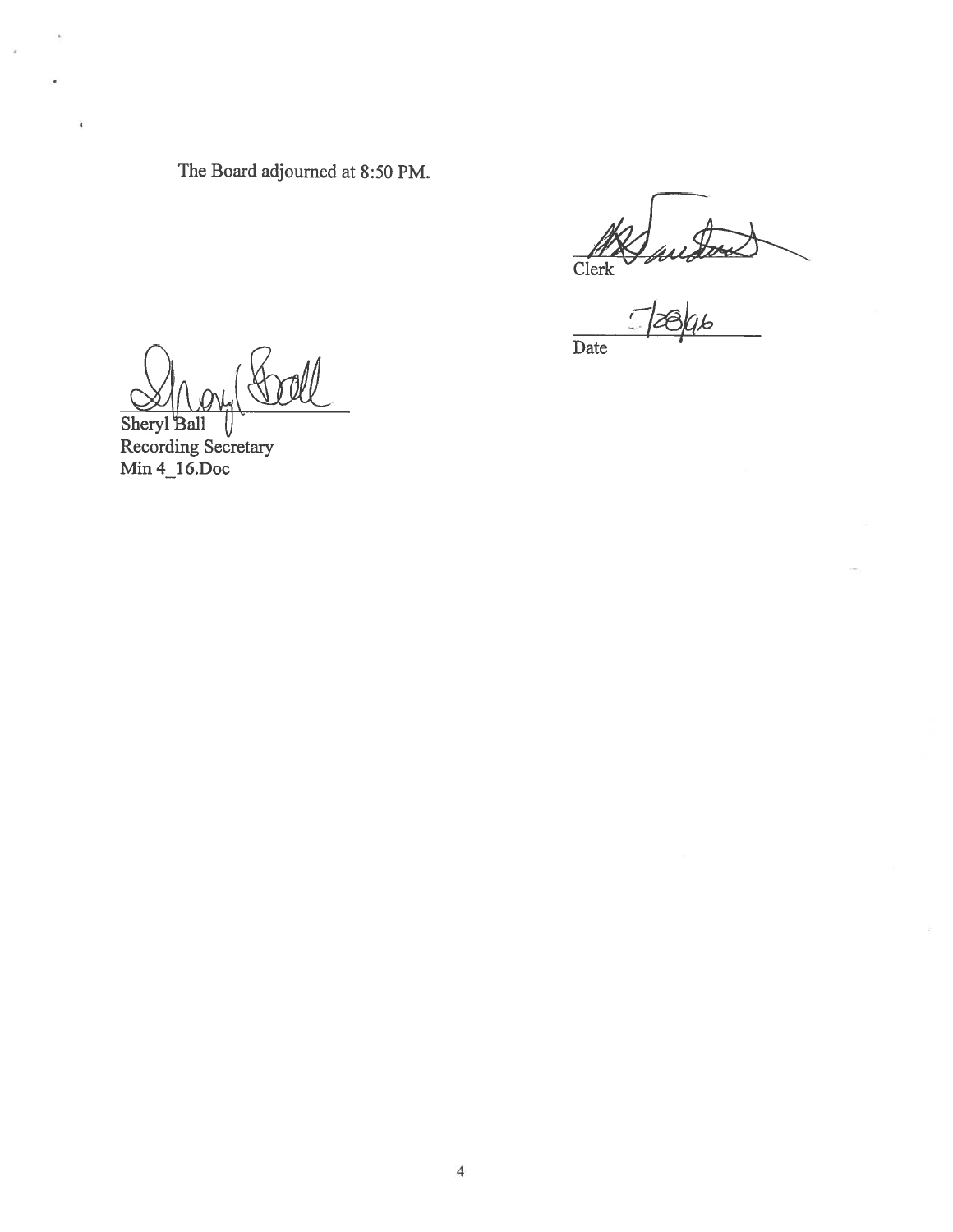April 12, 1996

TO: Board of Selectmen

FROM: William C. Mullin, Chairman

SUBJECT: Selectmen's Report

# AGENDA Room 204 APRIL 16, 1996

### I. CITIZEN'S CONCERNS

- II. PUBLIC HEARINGS & APPOINTMENTS
- 1. 7:45 ALBY CORP BEER AND WINE ALCOHOLIC BEVERAGE LICENSE CHANGE OF MANAGER -Enclosed <sup>p</sup>lease find <sup>a</sup> reques<sup>t</sup> and staff comment regarding ALBY Corp's. reques<sup>t</sup> to change Managers for Board action.
- III. SELECTMEN'S BUSINESS

2. BOARD REORGANIZATION

3. MEETING SCHEDULE

4. POST TOWN MEETING ITEMS- (e.g. Chapter 0, NESWC Fund Balance, Historic District Bylaw Modifications)

## IV. CONSENT AGENDA

5. ACCEPT MINUTES - Enclosed <sup>p</sup>lease find copies of the February <sup>27</sup> and March 12, <sup>1996</sup> minutes for Board signature.

6. HISTORICAL COMMISSION APPOINTMENT- PETER GROVER -Attached <sup>p</sup>lease find Mr. Grover's Citizen Resource Sheet and VCC recommendation for appointment as an Associate Member of the Historical Commission for Board action.

7. ONE DAY LIQUOR LICENSE -Enclosed <sup>p</sup>lease find <sup>a</sup> reques<sup>t</sup> from Chez Claude Restaurant for <sup>a</sup> one day liquor license for May 12, 1996 for Board action.

8. JONES FIELD PLAYGROUND -Enclosed <sup>p</sup>lease find <sup>a</sup> reques<sup>t</sup> from the Jones Field Committee for permission to conduce fund raising activities at Jones Field for Board action.

## V. TOWN MANAGER'S REPORT

9. MOBIL OIL SITE PLAN REVISION -Enclosed please find materials and staff recommendation related to <sup>a</sup> site plan amendment at this location, for Board action.